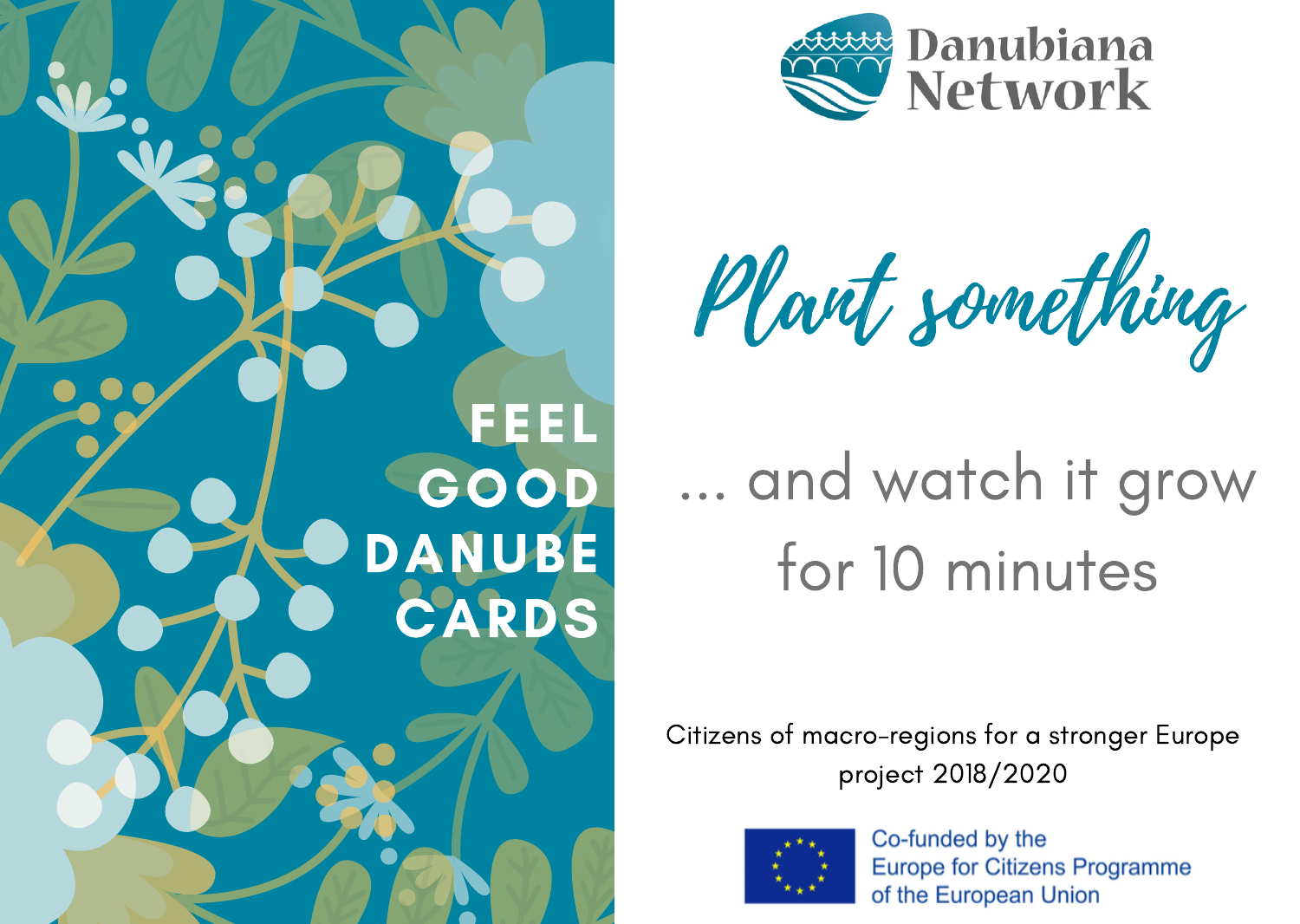



Walk

## a dog or a friend for 30 minutes by the Danube

Citizens of macro-regions for a stronger Europe project 2018/2020

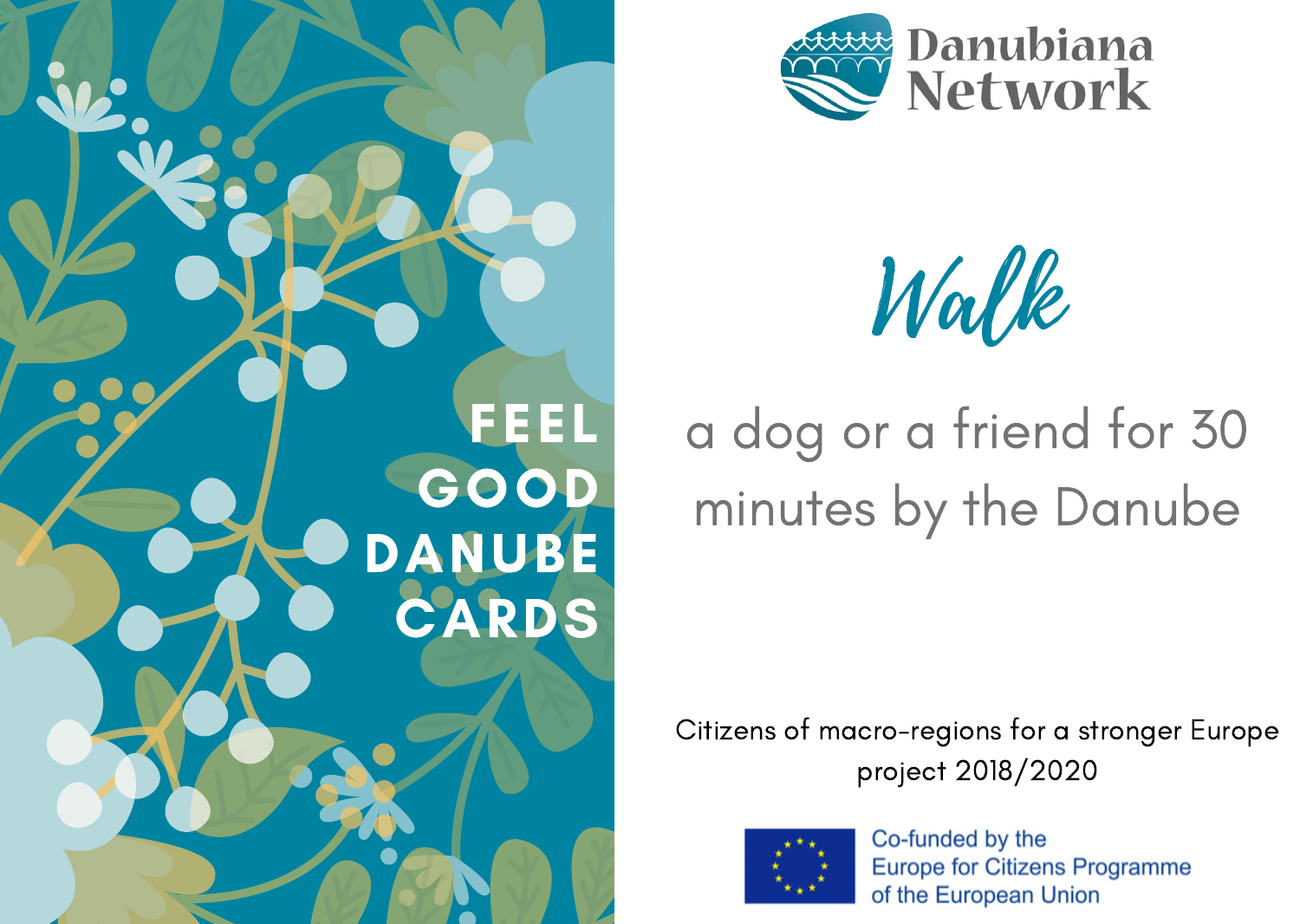



Invite your neighbours

### for a cup of coffee/tea by the Danube

Citizens of macro-regions for a stronger Europe project 2018/2020

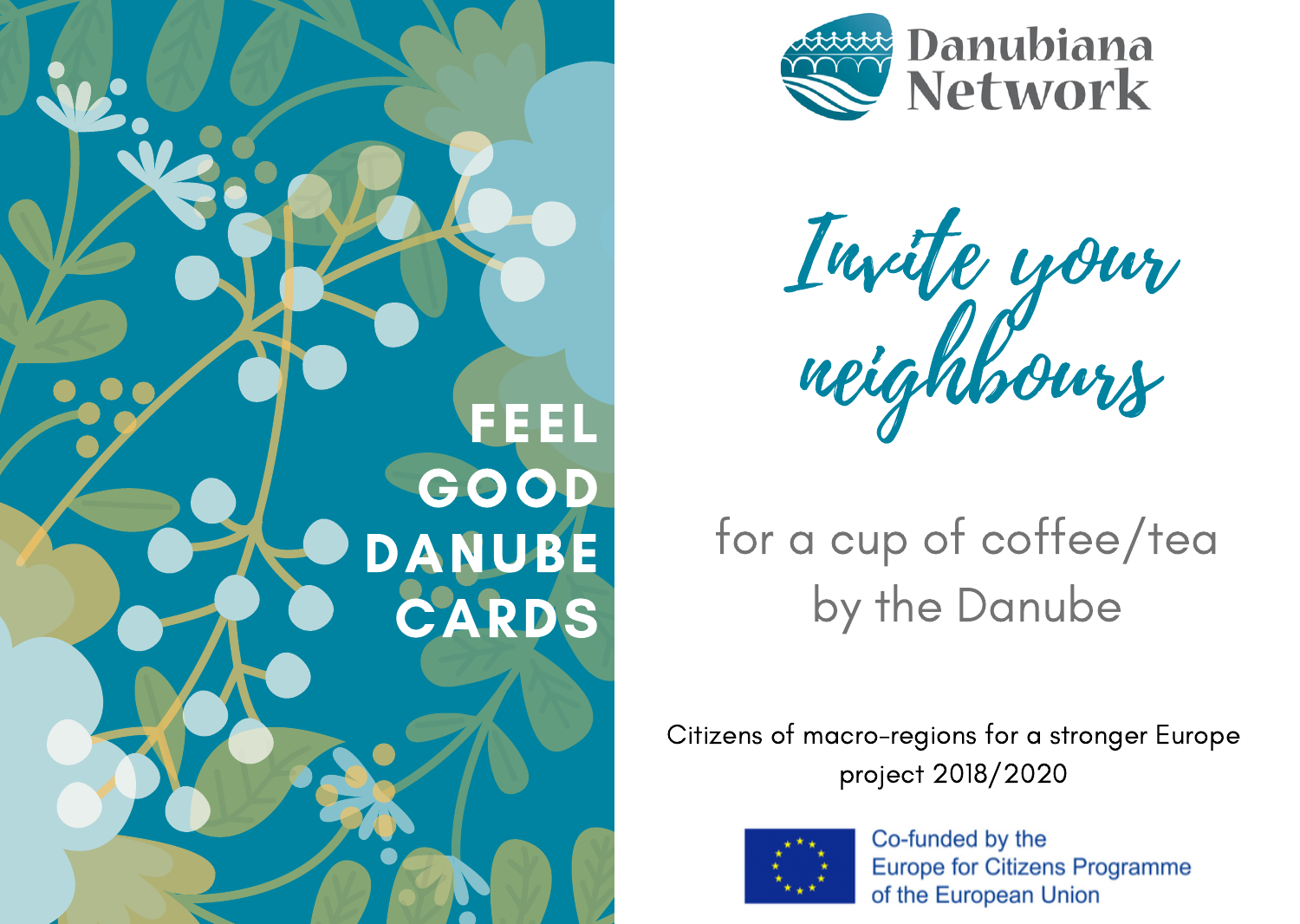



Don't post FEEL anything

## on social media today on the Danube

Citizens of macro-regions for a stronger Europe project 2018/2020

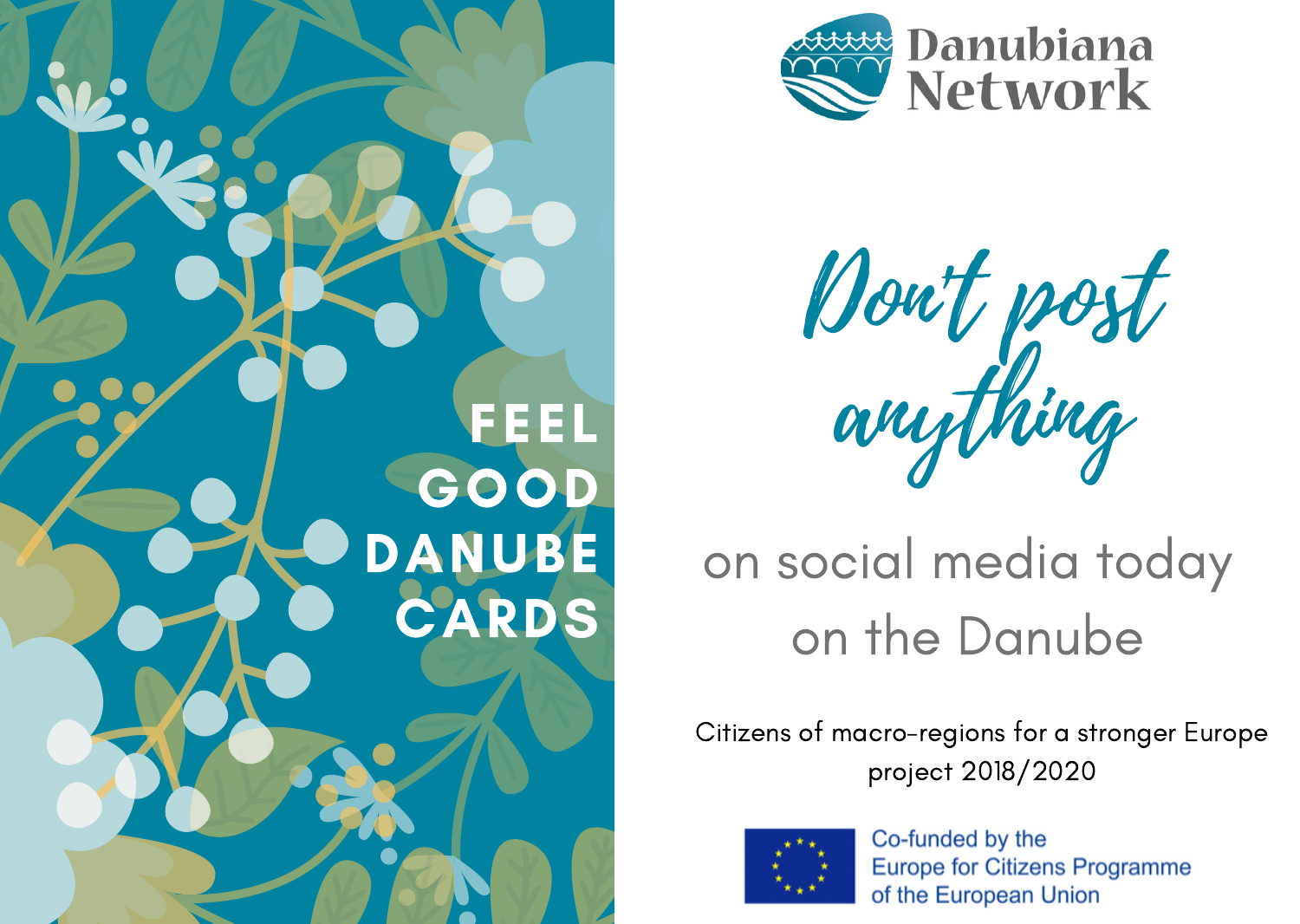



Post something

## on social media today on the Danube

Citizens of macro-regions for a stronger Europe project 2018/2020

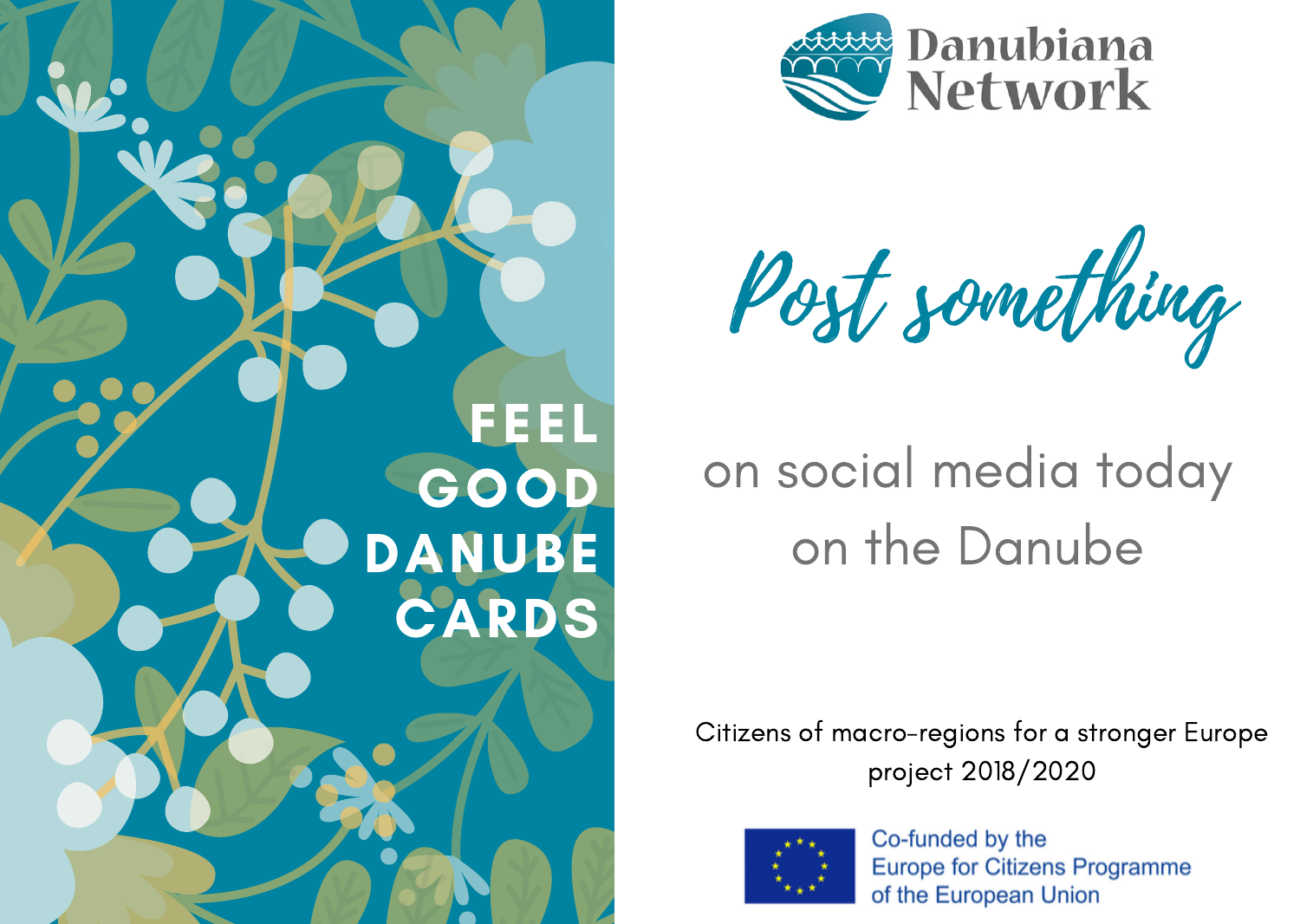





Erase all expectations for today and enjoy the Danube

Citizens of macro-regions for a stronger Europe project 2018/2020

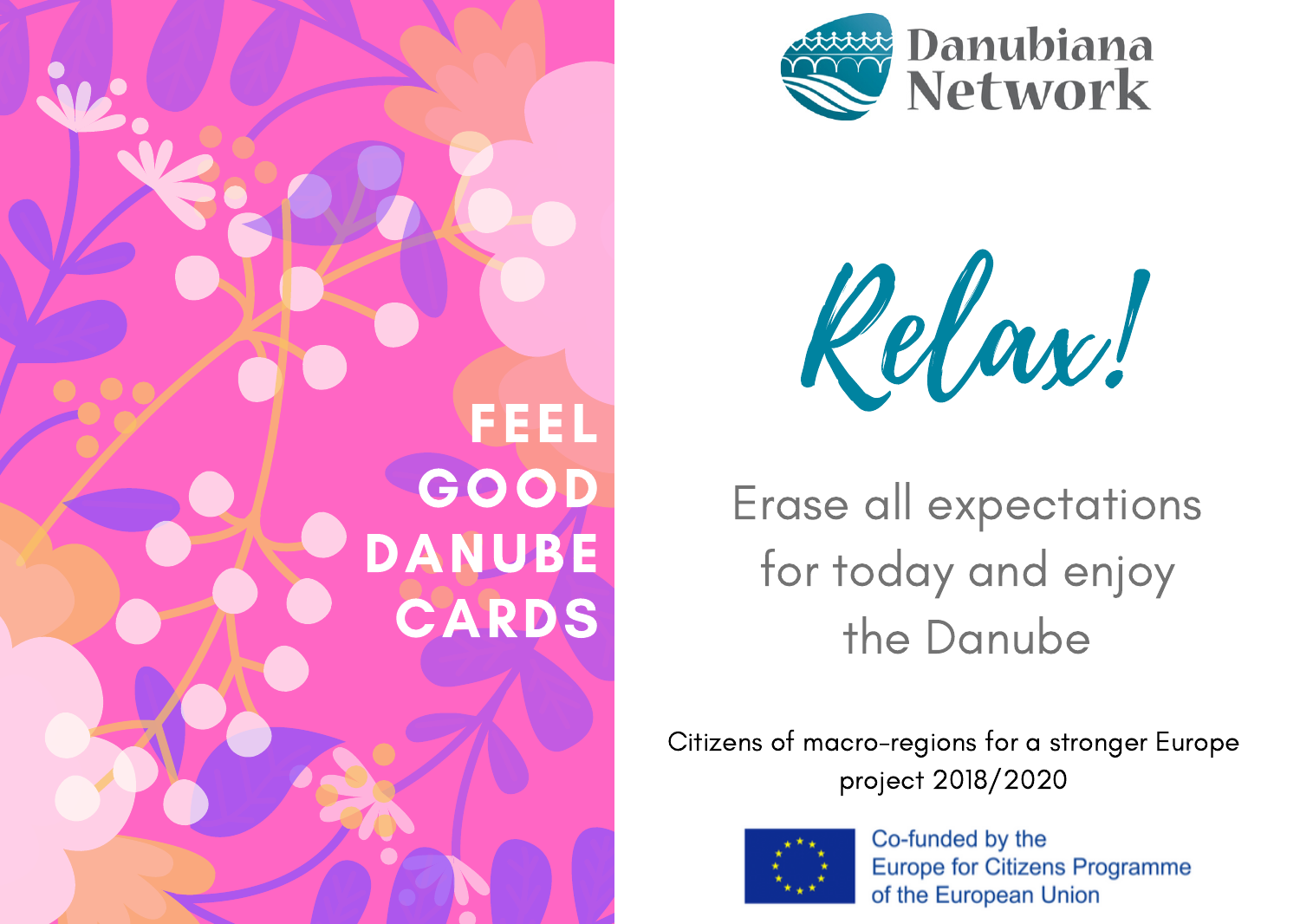



Write

### a letter to a friend on the Danube

Citizens of macro-regions for a stronger Europe project 2018/2020

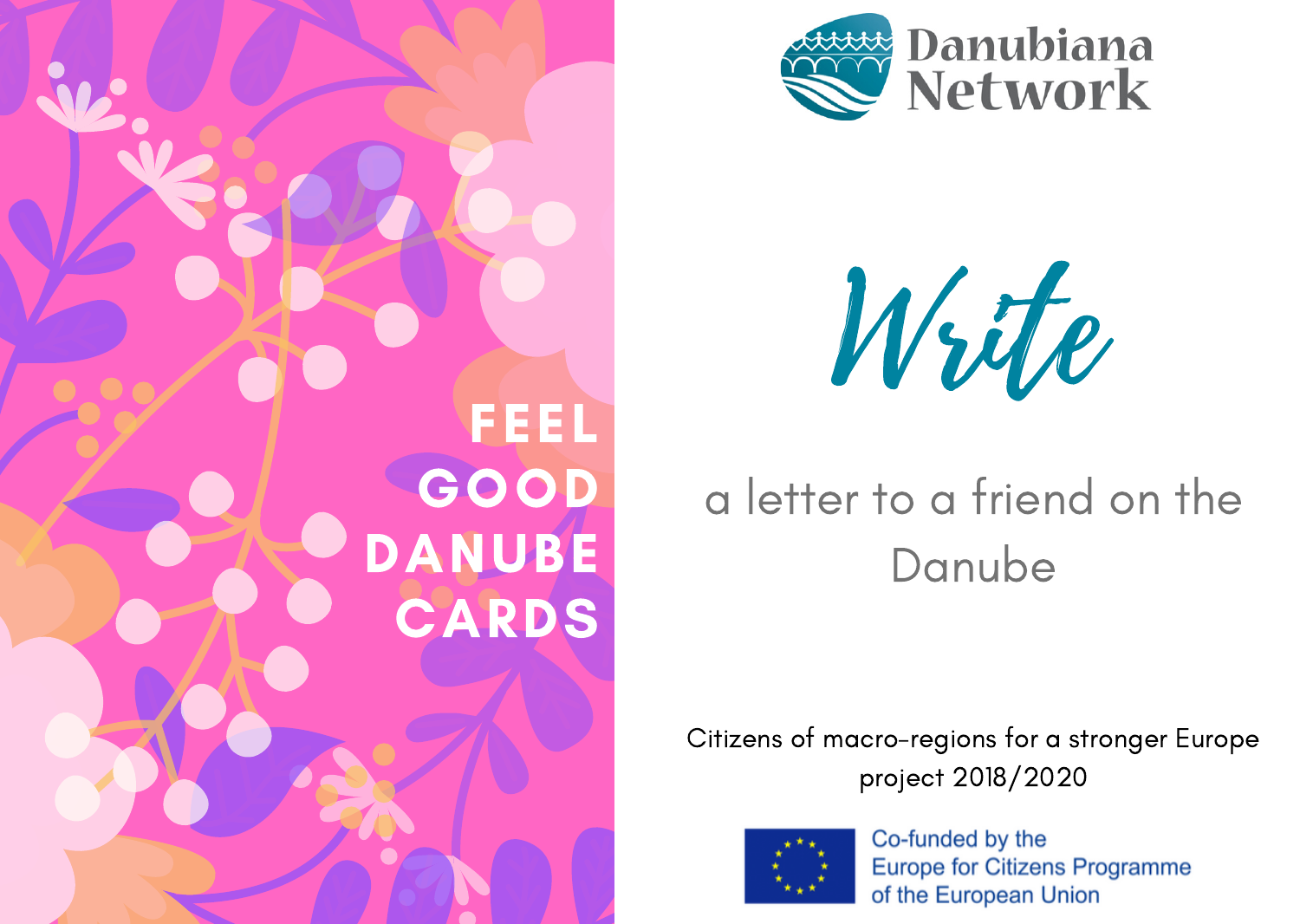



Go to bed

#### 30 minues earlier than usual

Citizens of macro-regions for a stronger Europe project 2018/2020

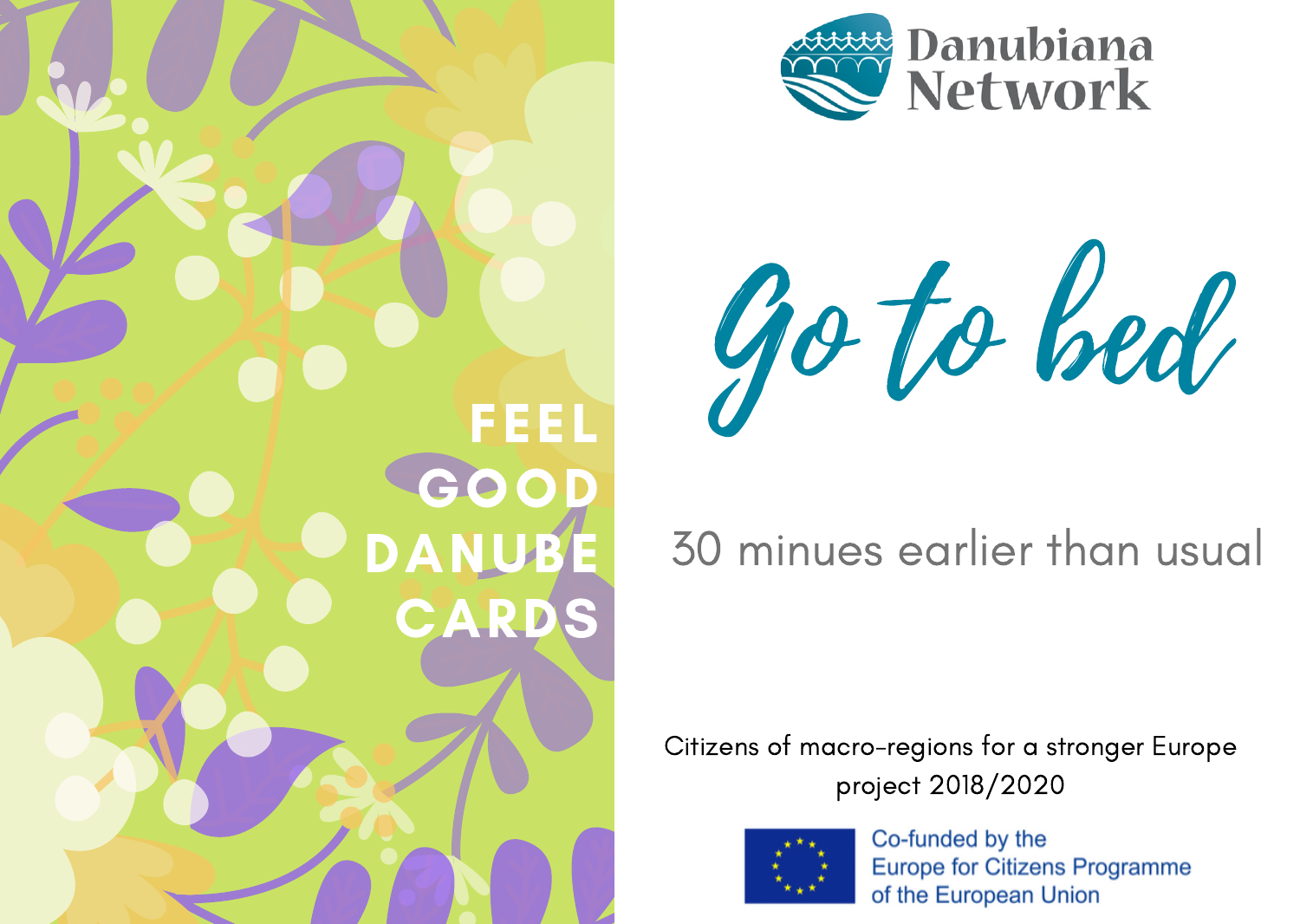





#### a boat trip on the Danube

Citizens of macro-regions for a stronger Europe project 2018/2020

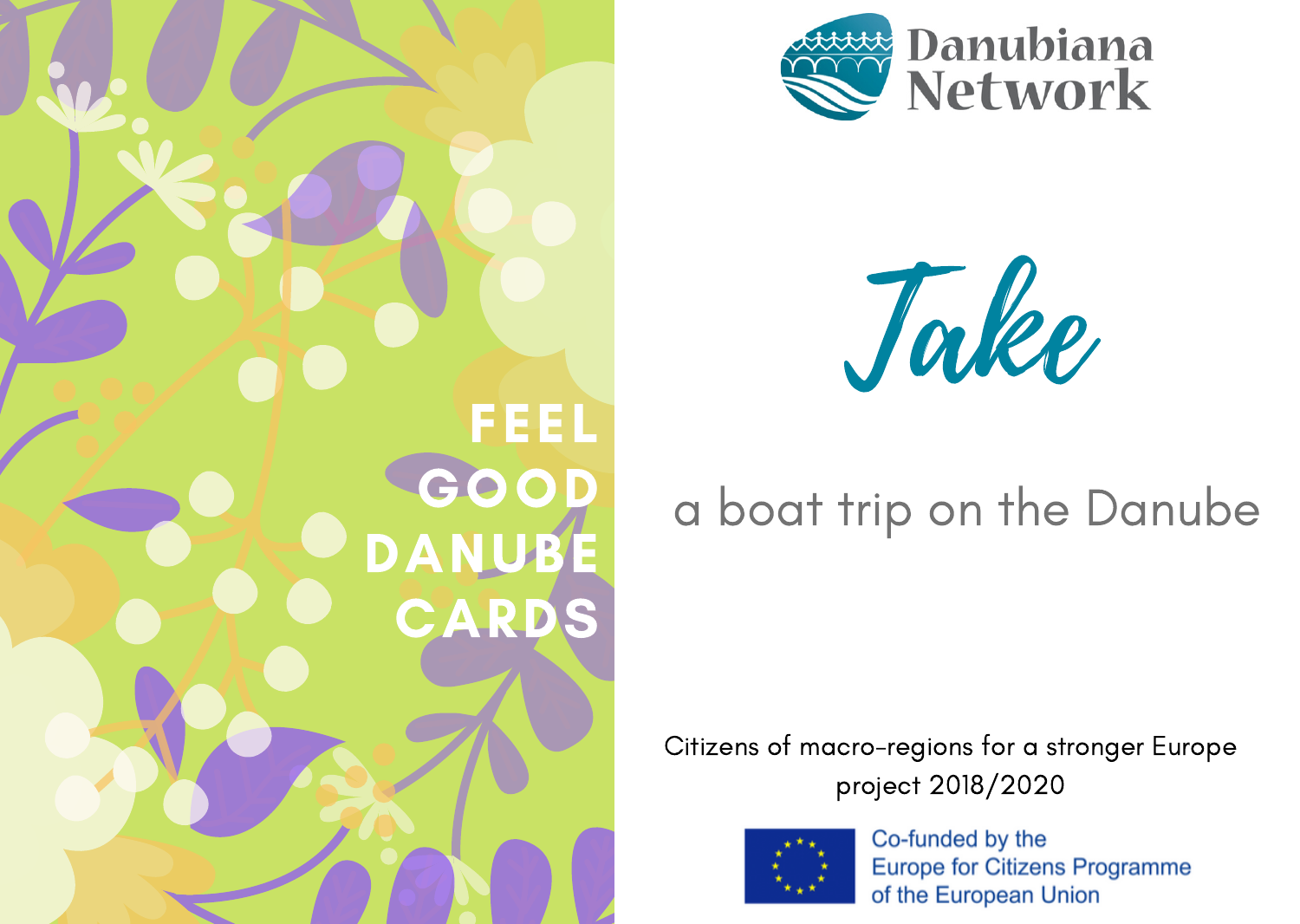





### across a bridge over the Danube

Citizens of macro-regions for a stronger Europe project 2018/2020

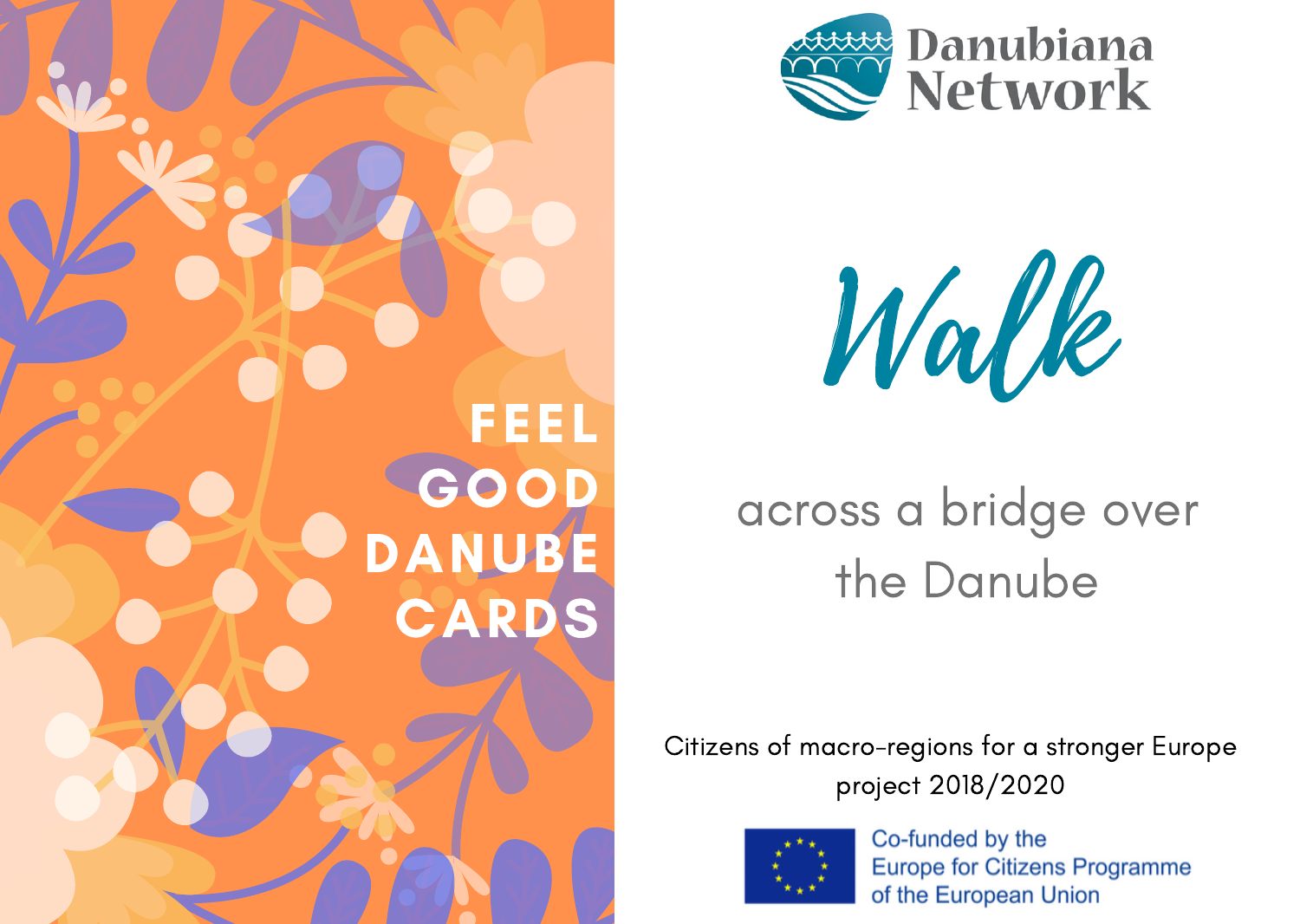



Send

## a message to a friend about the Danube

Citizens of macro-regions for a stronger Europe project 2018/2020